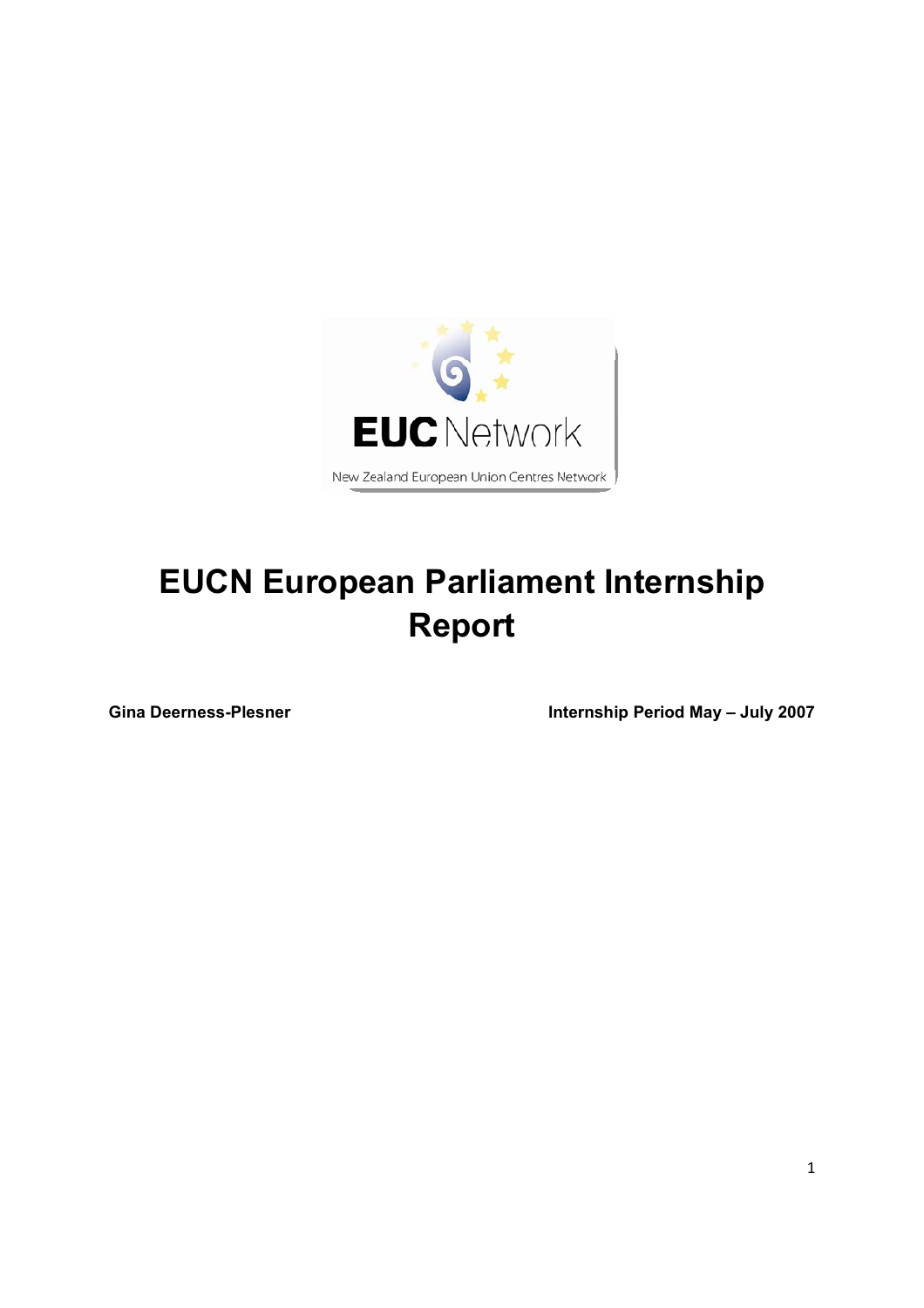## **Introduction**

Previously administered by the National Centre for Research on Europe (NCRE), the European Union Centres Network (EUCN) has, of 2007, taken over the responsibility for the organisation of European Parliament internship opportunities. Two placements are now available not only to students of the NCRE but to those from EUCN Partner Universities also. The EUCN states that the programme aims to better "New Zealanders' awareness and understanding of the European Union", $1$  as well as obviously providing the successful students with a unique and valuable insight into the workings of the European Parliament and the opportunity to further their own research with regards to the EU.

This report shall outline my personal experience as a parliamentary intern for the two Members of European Parliament (MEPs) that I was assigned to during my three months in Brussels – Mr. Roberts Zīle and Mr. Andres Tarand. I hope it shall provide a useful insight for future interns on all aspects of the European Parliament internship experience.

# **Motivation**

At some point during their studies, students of the NCRE and/or EUCN Partner Universities will have undoubtedly delved into the workings of the European Parliament. This, coupled with the allure of a three month, expenses paid trip to Europe, would be enough to convince many students of the merits of putting an application forward to be considered for this unique opportunity. However, having suspended my studies for a period the year before, I was a little unsure as to whether I wanted to take more time out from working on my Masters thesis. It wasn't until I discovered that it was possible to be placed with an MEP whose responsibilities lay within my field of research that I realised what a great opportunity this really was. In addition, I could see that the chance to be based in Brussels would give me access to key personnel within the EU institutions and enable me to meet with my thesis-related informants – something I would not have been able to do otherwise.

Upon having my application accepted, then, my interest in being placed with an MEP working within the Industry, Research and Energy (ITRE) Committee was registered, in order to complement the topic of my thesis – the New Zealand-EU relationship in the field of science and technology. The fate of my placement was then in the hands of Janet Lowe who, amongst her other duties at the New Zealand Embassy, was the Brussels-based internship coordinator.

# **Preparation**

-

I experienced some delay in acquiring an internship placement and, when it came to the crunch, was requested to arrive in Brussels as soon as possible given the fact that the length of my

<sup>1</sup> "EUCN European Parliament Internships, *New Zealand European Union Centres Network*, <http://www.eucnetwork.org.nz/activities/internships/>, accessed 10/09/2007.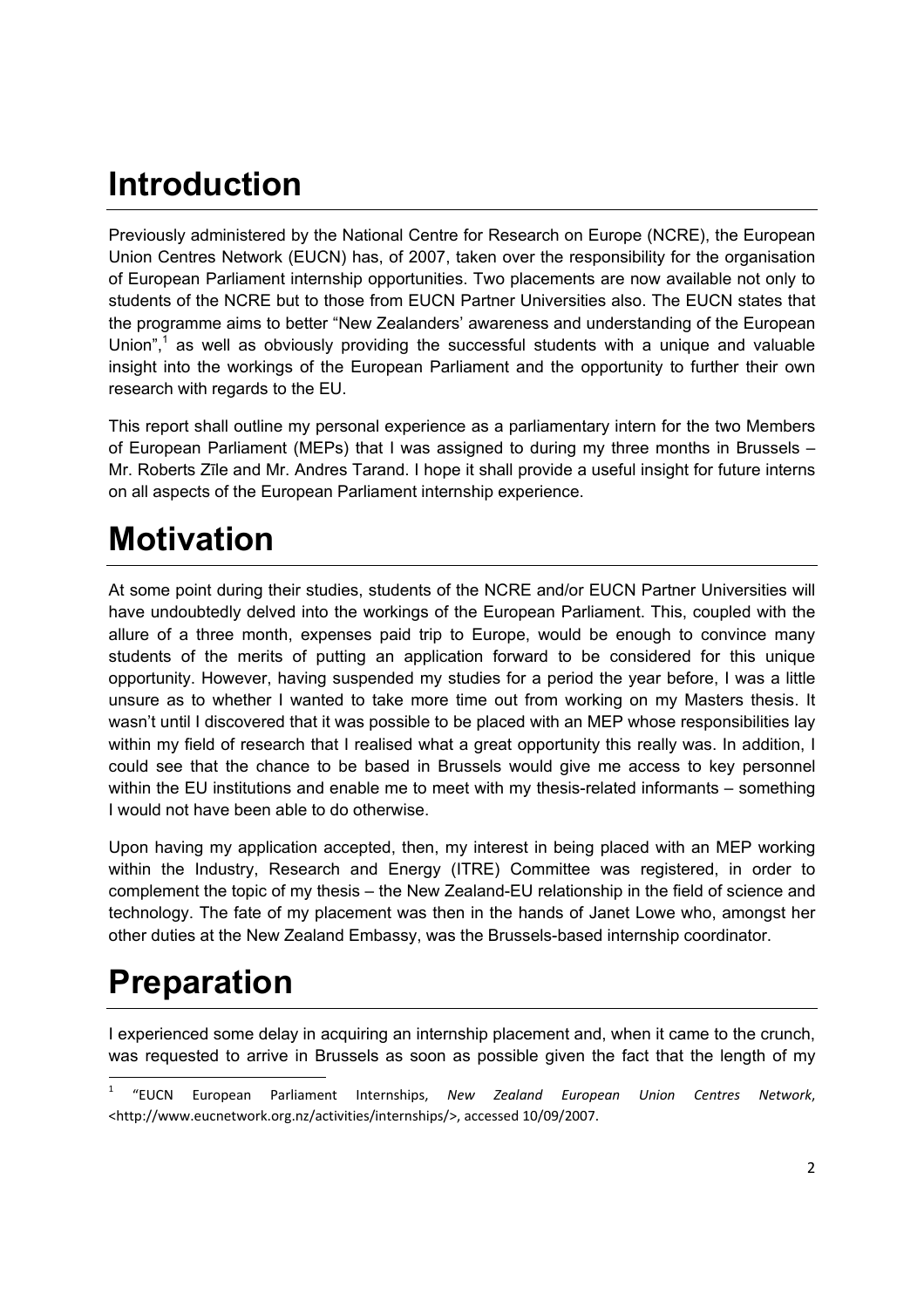internship was being reduced by the day in the lead up to the Parliament's summer holidays in July. Within a six day period, my feet were on European soil and I was desperately trying to get my bearings. This section, I hope, will therefore provide some useful information for future interns concerning preparation for everyday life in Brussels.

#### **Accommodation**

Acquiring accommodation was my foremost worry as I had little opportunity to research my options before I arrived in Brussels. However, I discovered that finding something once "on the ground" seemed to be the most effective route anyway, as it enabled me to inspect available rooms and meet potential flatmates. I booked myself in for five nights at a youth hostel and on my second morning, after having attempted to sleep off my jetlag on the day of my arrival, I located a newsagent's and bought myself a copy of *The Bulletin* and *Vlan*.

*The Bulletin* is a weekly magazine, written in English and largely designed for expats. It advertises accommodation listings as well as upcoming events, and prints some interesting articles. See http://www.thebulletin.be/ for more details.

*Vlan* is another weekly magazine but is solely devoted to advertising rooms for rent. It is possible to find some advertisements written in English but the majority seem to be penned in French. However, these ads are usually decipherable even with a minimum capability in French language – just check the asking price for the room and keep an eye out for the word "meuble", which means "furnished". http://www.vlan.be/ is the online version of the magazine.

This simple step paid off for me and I spent only two nights in the hostel before I found my abode for the next there months – a handy fifteen minutes walk from both Parliament and the city centre. However, it is possible to do some research and even organise something before you go. "Langues Vivantes" are a language tutoring organisation and also offer rooms to rent (http://www.languesvivantes.com/lviimmo/English/RdlC31main.htm) and the "Stagiaire" (intern) Information site (http://www.stagiaireinfo.eu/en/) is also useful. European Parliament *stagiaires* now have their own association (http://www.epstage.eu/news.php) which lists accommodation advertisements from time to time and you can also find them on Facebook (http://www.facebook.com/group.php?gid=2240180844).

#### **Public Transport**

The city uses an integrated transport system comprising of metro, tram and bus. The fares are relatively cheap compared to other European capitals but if planning to travel to the Parliament via metro every day, it would be advisable to purchase a monthly ticket for €40. Bear in mind, however, that Brussels is a compact city and often walking is a viable (and cheaper) option.

Metro maps are available from ticket desks within the stations. They also distribute plans for the entire metro/tram/bus network.

Transport throughout Belgium is best undertaken via train – it is fast (unless taking a regional train) and cheap. Fares are half price on weekends and the "Go Pass" is a great option – ten rides for €45. You can also use the Go Pass to travel internationally, by using it to the last stop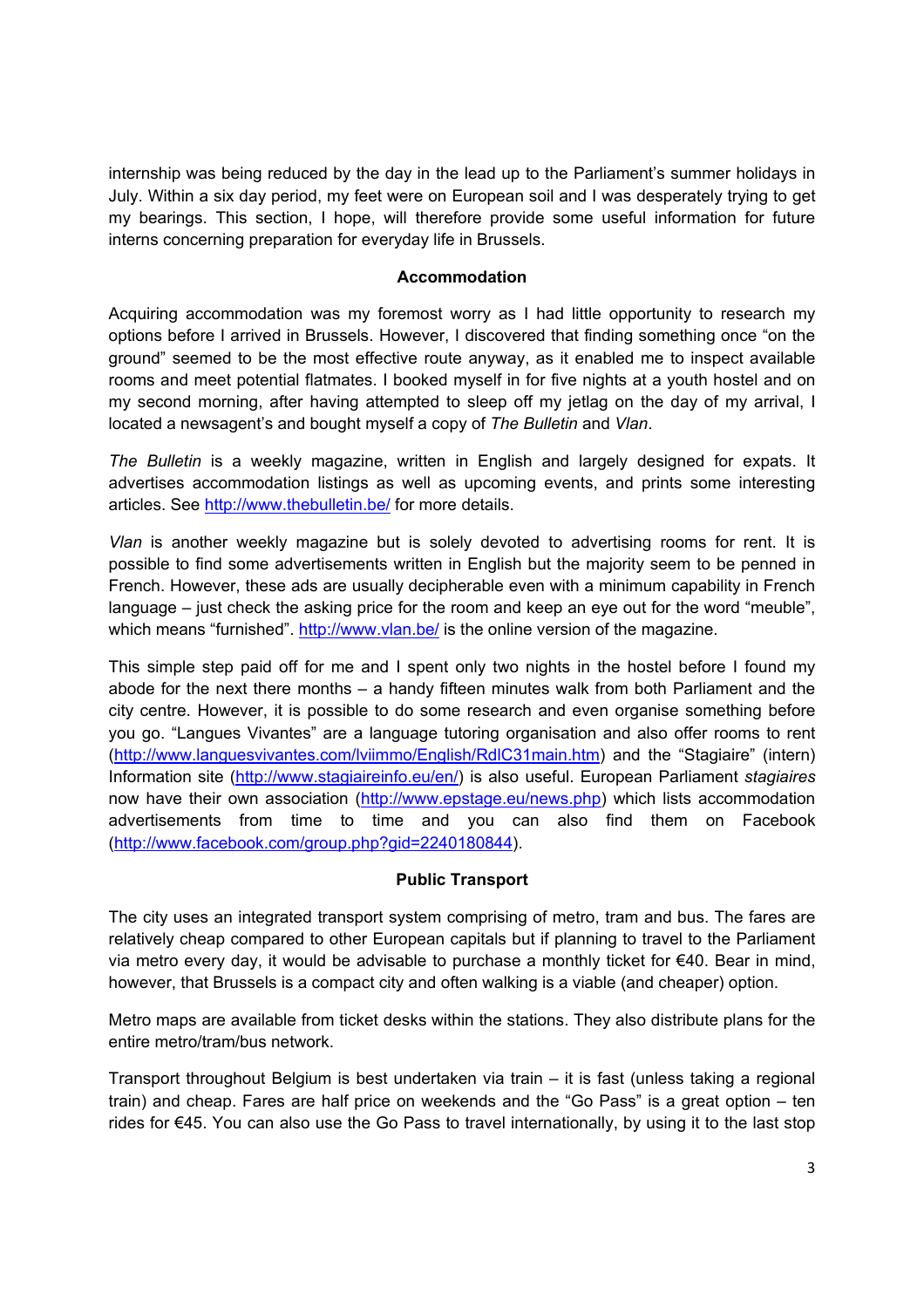within Belgium's borders and then paying the difference between that stop and your destination. Be sure to acquire this second ticket before you board the train, however! You can access Belgium's very good national rail site at http://www.b-rail.be/nat/E/.

#### **Everyday Life**

#### **Language**

Although the European Parliament works in English, in terms of life outside Parliament, having even a basic level of French certainly does help. Although Belgium is bilingual, French is the dominant language in Brussels and I found that often French speakers are less proficient in speaking English than Flemish speakers. So, whilst not totally necessary, being able to speak a little French would certainly make the Brussels experience more enjoyable.

#### **Eating and Drinking**

If you want to sample Belgium's national dish of "moules frites" (mussels and fries), be prepared to pay upwards of €20 for a main course. Chez Leon on Rue des Bouchers is, apparently, the place to go for them.

If you want to try just "frites", don't listen to the hype about Maison Antoine on Place Jourdain. Chez Martin is the winner hands down – just make sure you don't overlook him! He's based in a small, non-descript frites stand on Place Madou.

Eat Belgian waffles. And lots of them.

 Eating and drinking at the Grand Place can be expensive – but worth it, just once, for the beautiful surroundings. The Bourse and Place St Gery host some great bars and the Sablon district is also definitely worth a visit.

In terms of groceries, there are three main "supermarkets" in Brussels – GB Express, GB Contact and the Delhaize. The GB Express is the most expensive of the three but is more likely to be open on a Sunday. GB Contact is the cheapest, with the Delhaize falling somewhere in the middle but which often has a better range of foodstuffs. Be aware that most supermarkets in Brussels are no bigger than the size of your average Four Square but you can find a "Super GB" on the ground floor of City2 mall on Rue Neuve.

#### **Shopping**

Rue Neuve is Brussels' main shopping drag and is also home to the city's main shopping centre – City2.

 Chaussee d'Ixelles also plays host to some good shopping and, if you can afford it, Avenue Louise is the place to go for designer gear.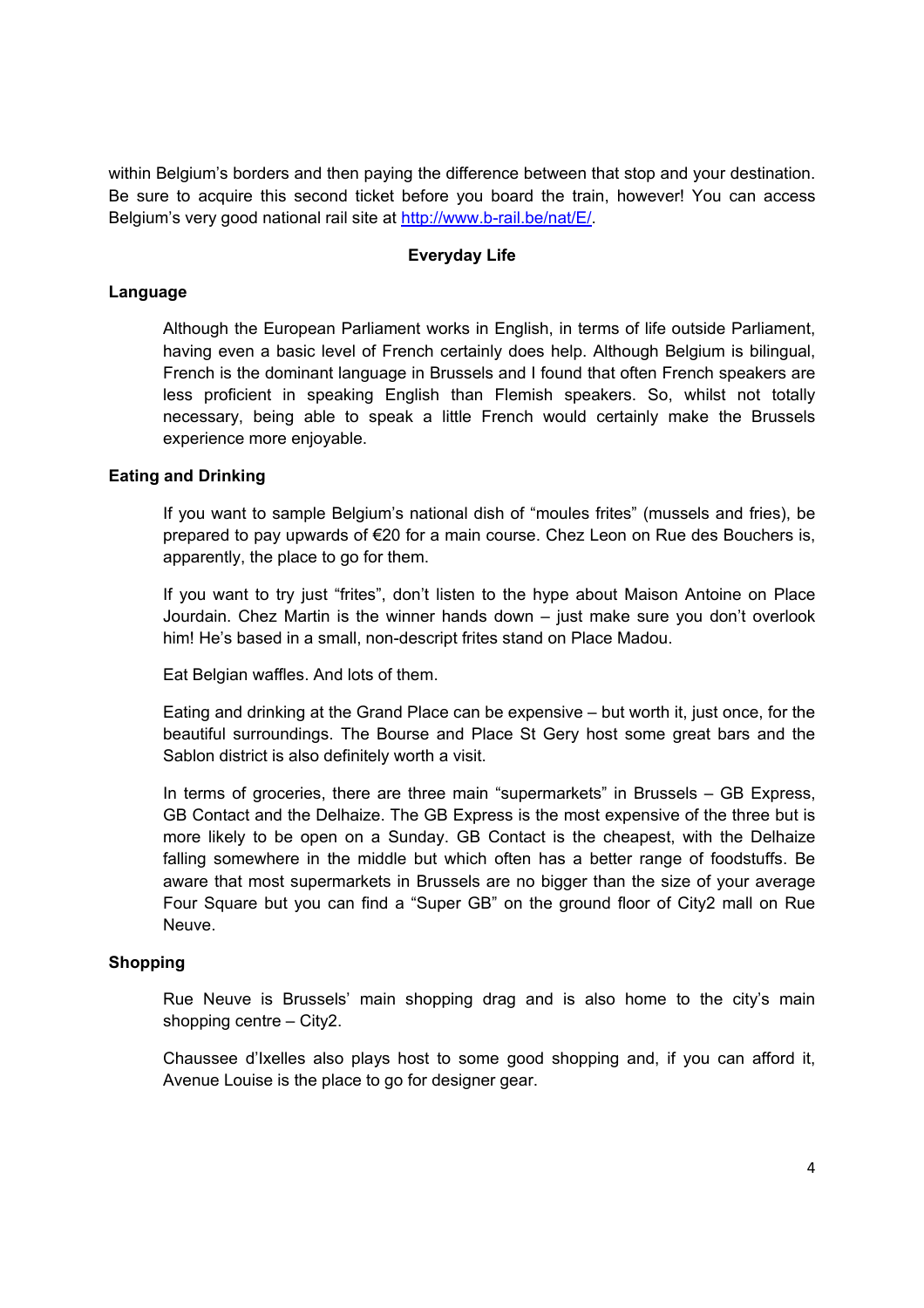Brussels' array of markets are also worth a visit. Midi market on Sundays is Brussels' biggest, Place du Grand Sablon hosts an antiques market during the weekends and Place du Jeu de Balle's flea market runs daily.

#### **Communication**

 Your Telecom phone won't work in Brussels and roaming on Vodafone isn't worth it. But you'll need a cell phone to keep in contact with all the friends you're going to meet at Parliament and, chances are, there won't be a landline in your flat. When you leave the country, make sure you're in possession of a Vodafone mobile and, once on the ground in Belgium, invest in a Belgian simcard. There are no charges for the simcard itself – the money you pay is for the credit already stored on the card.

 There are three mobile companies operating in Belgium – Base, Mobistar and Proximus. Base is the cheapest and seems to be favoured by most stagiaires. If you're planning on texting home to Telecom numbers, make sure the card you buy isn't a Proximus one. And keep an eye on the charges – it is much more expensive to send texts internationally than it is in New Zealand. Roaming can also be a killer, although thankfully it is still free to receive text messages. When abroad, it is best to avoid making or receiving calls and to text sparingly!

#### **Social Life**

 Unless your MEP is a particularly hard task-master, you will still get time to have a social life. Choosing to share an apartment with others is a great start to meeting people.

 The European Parliament is teeming with other stagiaires and it's also possible to befriend an Assistant or two! Make the most of any opportunity you get to mingle with others – you're all in the same situation.

As previously mentioned, European Parliament stagiaires now also have their own Association which helps with Parliament orientation, the welfare of stagiaires and social occasions. Not only can you make the most of the what they have to offer, if you are particularly motivated you can even become involved in the Association itself by sitting on one of the Committees. You can find more information concerning what they do at http://www.epstage.eu/news.php.

Finally, the Staff bar drinks, organised by the European Parliament's Stagiaire Association, are a great way to meet other stagiaires and keep an eye out for the occasional stagiaire party hosted by the Parliament or the Commission.

### **Placement**

I was offered two placements with two rather different MEPs. The first offer came from Mr. Roberts Zīle, a Latvian MEP for the Union for Europe of the Nations (UEN) party. The party is a small one, has a national conservative background and is generally regarded as euro-sceptic.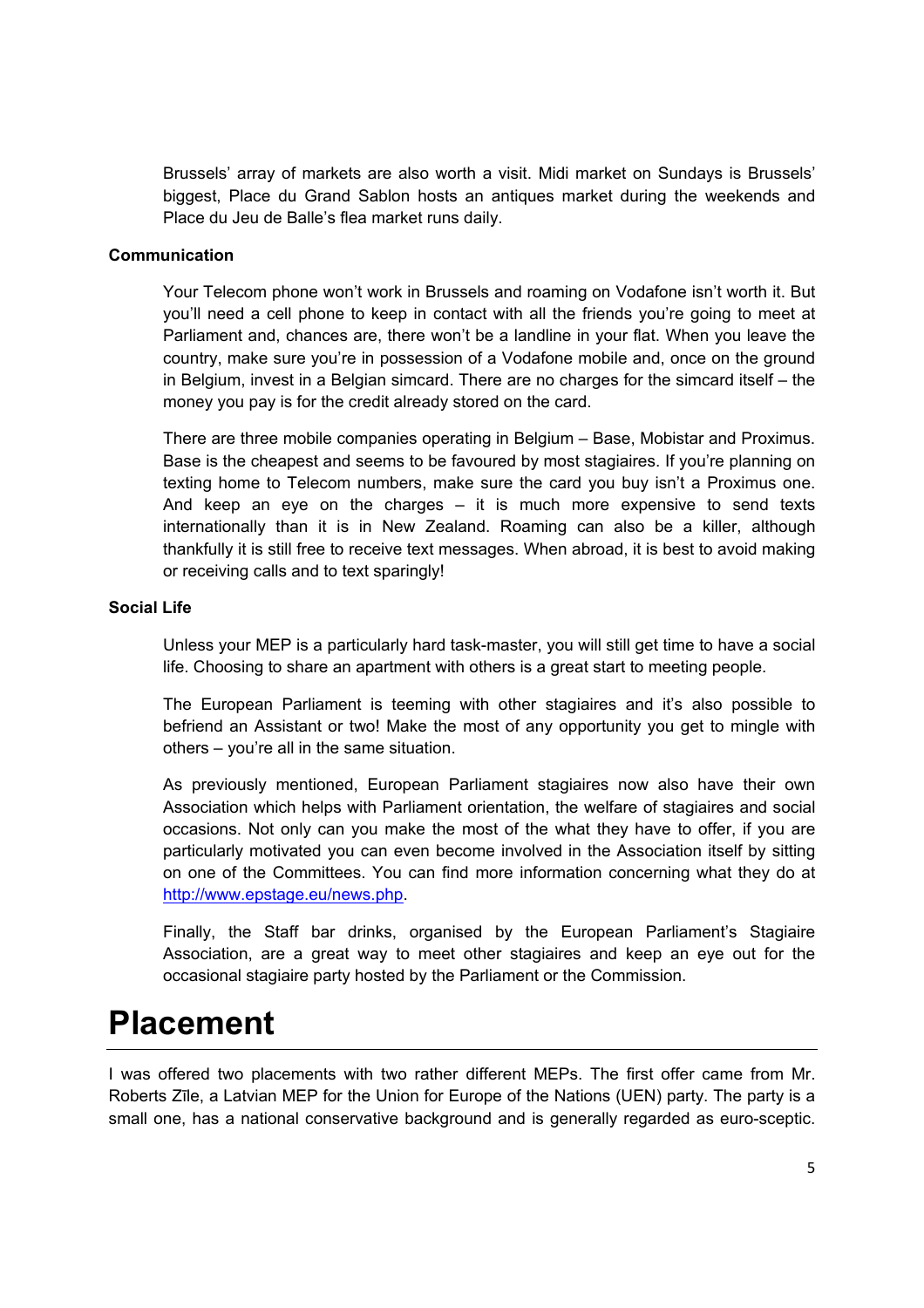Mr. Zīle's main responsibility lay within the Transport (TRAN) Committee but he also sat as a substitute on the ITRE Committee with which I was hoping to become involved with. However, as the office was planning to close earlier than usual to make time for a party conference in Calabria, I was presented with the option of splitting my internship in two.

My second offer came from an MEP from another Baltic state – Mr. Andres Tarand, an Estonian MEP for the Party of European Socialists (PES). The Socialists are unlike the UEN in almost every way. PES is the second largest group within the European Parliament, has a socialist democratic ideology, and is generally in favour of ceding responsibility to the European Union. Mr. Tarand is actually a former Prime Minister of Estonia but within the European Parliament he was a full Member on not only the ITRE Committee but also on the Environment, Public Health and Food Safety (ENVI) and Climate Change (CLIM) Committees.

Wanting to get the most out of the internship, I decided to accept both placements and spent five fascinating weeks in each office.

### **The Internship**

#### **Mr. Roberts Zīle**

#### **Orientation**

As previously mentioned, although Mr. Zīle's primary responsibility lay with the European Parliament's Transport Committee, his position as substitute on the ITRE Committee meant that I could still follow Parliamentary issues related to my field of interest. My first week plunged me headfirst into the workings of the ITRE Committee, as I arrived during the hustle and bustle that is "Committee Week". Guna, the sole Assistant in the office, briefed me on Mr. Zīle's interests in this field and I was thus charged with following Committee issues related to energy in addition to sitting in on topics that might prove useful for my own research.

During that first week I also spent my time coming to grips with the orientation and everyday life of Parliament – getting my stagiaire's badge, how to find my way to the office, how to decipher where particular rooms were from their "codes" (which, at first, seemed to be just a confusing jumble of letters and numbers), learning what foods to avoid at the Parliament canteen and where to get a mid-afternoon chocolate bar.

#### **ITRE Committee**

After I had settled in I gradually became accustomed to finding things to do with myself. Unlike previous interns, I was assigned to an office that did not work in English as its first language and was not able to speak or understand the language used. As a result, I could not engage myself in undertaking administrative duties nor prepare press releases or assist in drafting questions and speeches. For the same reason I was also unable to provide assistance in terms of constituency work. My main focus was therefore on collecting relevant information for Mr. Zīle and conducting research. I had to keep up to date with issues being discussed within both the TRAN and ITRE Committees and ensure I kept the office informed of issues relevant to the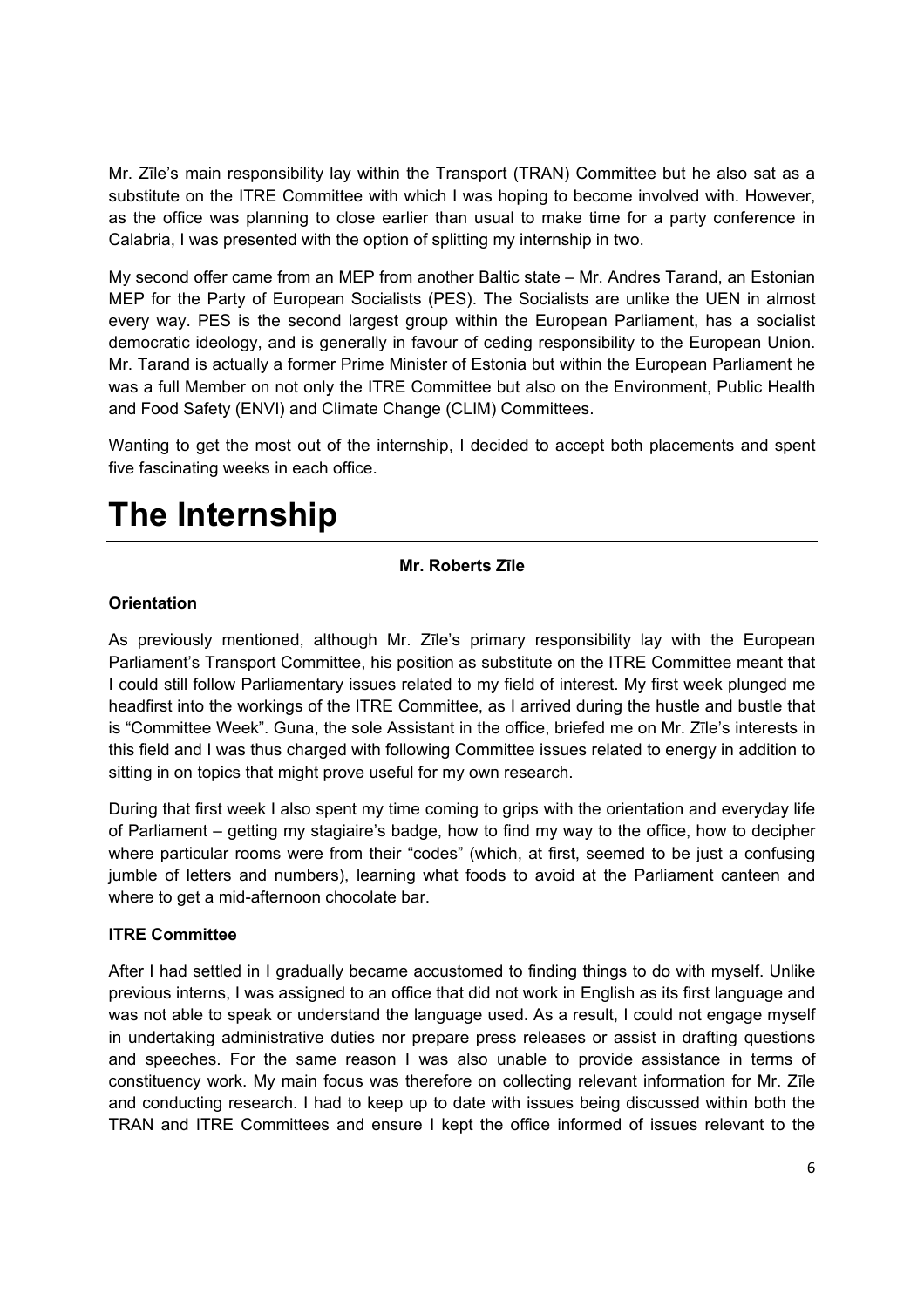Baltic states in particular. During Committee Weeks this often meant some long hours of sitting through both TRAN and ITRE meetings and then having to make sense of all the data I had recorded and present it to Mr. Zīle.

During my time in Mr. Zīle's office the main issue the ITRE Committee was working towards was that of creating an EU Roaming Regulation. The Commission had put through a proposal to ITRE, as the Committee responsible, in 2006 after recognising telecoms market competition was failing to drive roaming charges down. To address this situation of "market failure", the Parliament passed a final vote on 23 May 2007 in favour of reducing roaming charges by up to 70 percent. I had followed the issue through ITRE Committee meetings since my arrival in Parliament in April and Mr. Zīle spoke during the final voting session in Strasbourg. Being able to observe the Parliamentary process through to its completion was a fascinating experience.

#### **TRAN Committee**

In terms of my involvement with TRAN Committee issues, I often attended meetings in place of Guna who was heavily involved with administrative and organisational duties. I had not expected to find transport matters particularly exciting but, surprisingly, I enjoyed observing the often heated exchanges between Committee members and found the topics of discussion interesting to follow. A personal highlight for me in this field was receiving thanks from Mr. Zīle following my write-up concerning a hearing held at Strasbourg on the transportation of fluid on aeroplanes – Mr. Zīle's colleagues in Latvian domestic politics were particularly interested in this topic and apparently found my report very useful. It's not hard to feel at a bit of a loss within the bureaucratic machine of Parliament and so it was great to receive such feedback!

#### **Strasbourg**

During my time in Mr. Zīle's office I was also lucky enough to be taken to Strasbourg, thus getting to experience the chaos of Parliament in Session. Aside from the work I completed on the aviation hearing I definitely felt surplus to requirements here. The MEP, Assistant and any stagiaires that accompany them all share one office, one desk and one computer. The days are often long, as Sessions start late and can run until midnight. I was lucky, however, that Mr. Zīle and Guna were aware that there was not a lot for me to do at this point and even granted me a day off to allow me to explore the pretty town of Strasbourg (and free up some space in the office no doubt!)

#### **Latvia**

If I wasn't grateful enough to Mr. Zīle and Guna for accommodating me in their office for the first period of my internship, they extended their generosity even further by inviting me to Latvia during Constituency Week. This was a perk that I was not expecting! At the end of May, therefore, I found myself stepping off the plane in Rīga where I was met by Guna and graciously hosted by her sister Laura for the week. Mid-week I even travelled up to Tallinn to take in little bit of Estonia since I'd be transferring to Mr. Tarand's office in June. My "Baltic experience" was absolutely fascinating and it was great to be able to visit the countries and get a better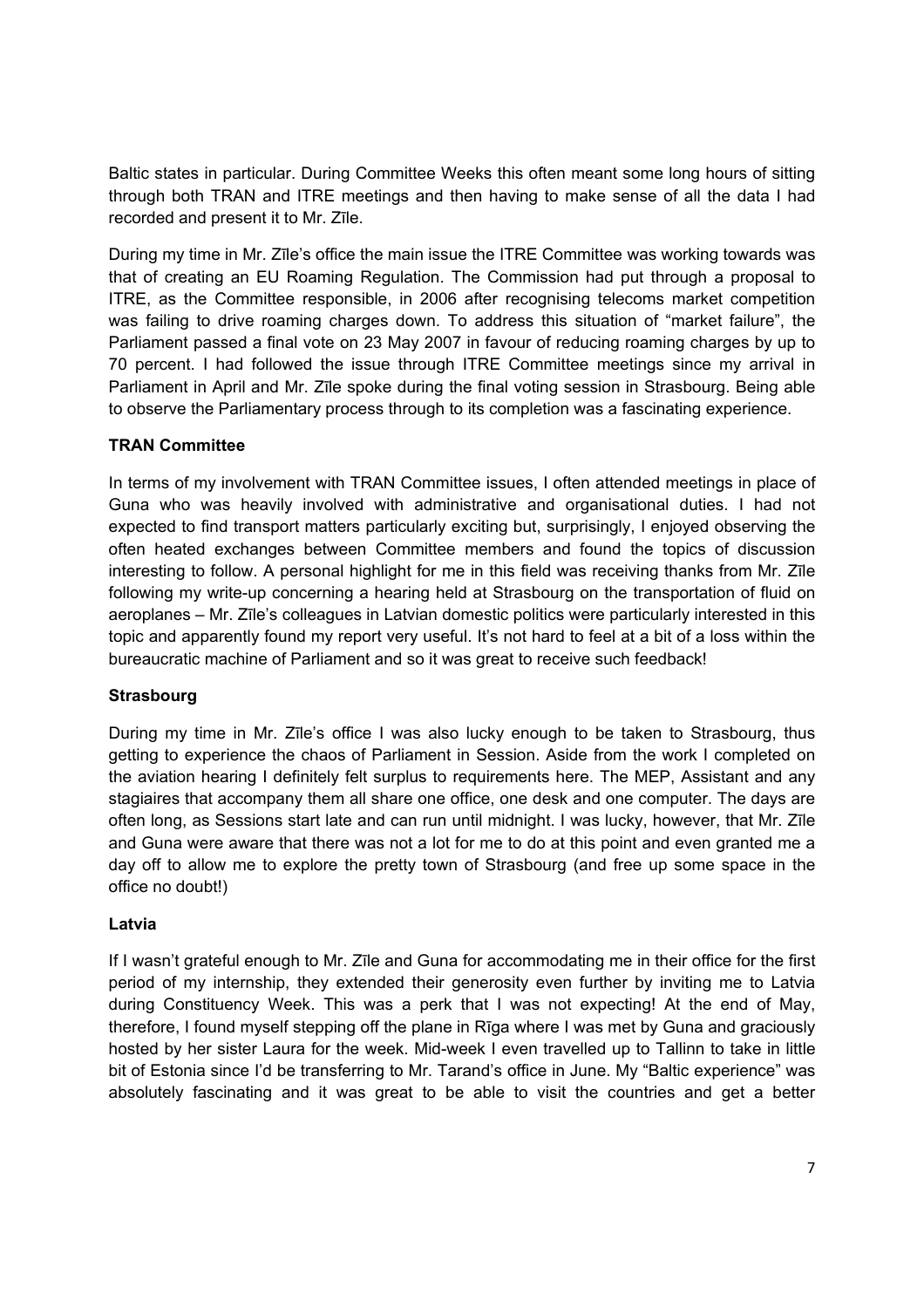understanding of the cultural, historical and political background of the MEPs that I was working for.

#### **Mr. Andres Tarand**

#### **Orientation**

As previously mentioned, working within Mr. Tarand's office and political group could not have been much more far removed from my experience with Mr. Zīle. Being on one of the Socialist floors was much more lively than the UEN section of the building. Employing two Assistants, Mr. Tarand's office seemed busier too, with Julie and Peep coming and going as they tried to keep on top of their respective responsibilities. In addition, whilst Mr. Zīle was heavily involved in domestic politics, Mr. Tarand, as a former Prime Minister of Estonia, was no longer so involved and seemed more focused on Parliamentary affairs. Not only was Mr. Tarand a full member of ITRE and ENVI Committees but he had most recently become involved within the Temporary Committee on Climate Change (CLIM).

#### **CLIM Committee**

Preceding my arrival, Julie and Peep had been juggling Mr. Tarand's Committee responsibilities between them which proved a hard task as, strangely enough, these related fields often held meetings simultaneously. Julie and Peep seemed relieved at my arrival as it meant assured attendance on all ITRE, ENVI and CLIM related gatherings and immediately assigned me to follow CLIM issues. More specifically, Mr. Tarand wanted me to focus on the rather controversial issue of tracking arguments disputing Climate Change. I was to gather opinions aired within ITRE, ENVI and CLIM Committees over the last twelve months and report on which MEPs held these views and what evidence they drew on to support them.

Committee meeting recordings, however, did not produce many results and so I was sent along to hearings as well. I attended a conference lunch disputing the feasibility of reducing airline emissions other than  $CO<sub>2</sub>$  and, most controversially, attended notorious MEP Roger Helmer's conference titled "Climate Change: A Second Opinion". Not surprisingly, both gatherings gave me many points of view to work with!

#### **Green Week**

As part of my Climate Change focus I also attended "Green Week" at the Commission, hosted to celebrate 50 years of EU environmental policy with the aim of providing a forum for the presentation of information and fostering debate on the topic. As expected, the issue of Climate Change was much discussed. It was a really interesting week and gave me a great insight into how the EU views environmental issues and what their priorities are for the future.

#### **Other Responsibilities**

Also unlike Mr. Zīle's office, Mr. Tarand's office worked in English and so I was more actively involved in processing amendments and assisting in the drafting of speeches. I had to quickly get up to speed with Mr. Tarand's Member State priorities as well as Socialist ideologies when it